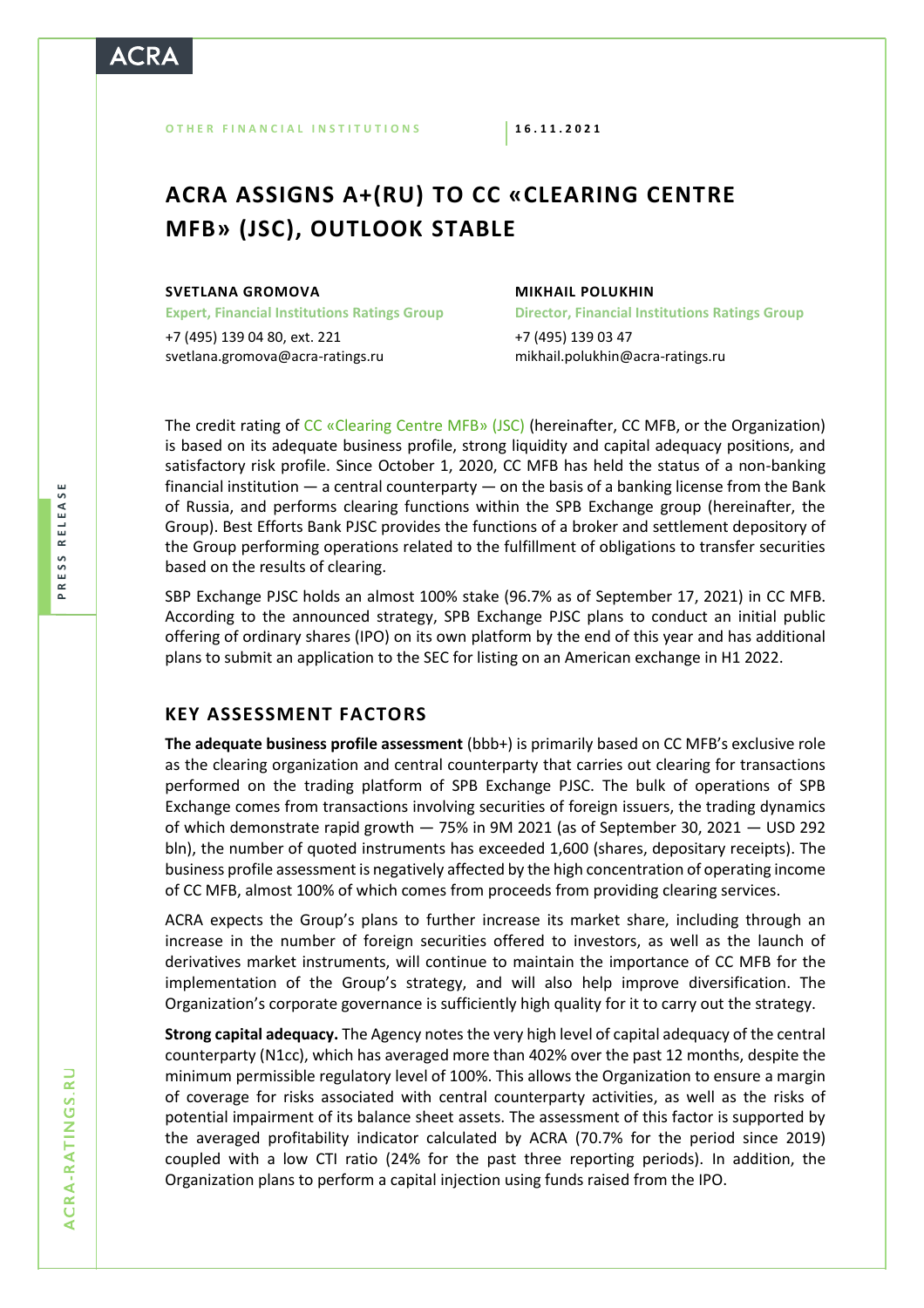The Agency positively assesses the results of stress testing of regulatory capital adequacy, which takes places monthly as part of the procedure to stress test the central counterparty's risks.

**Satisfactory risk profile.** The counterparty risk of CC MFB is minimized by eligibility requirements for clearing members, flexible risk parameters and requirements for depositing funds for individual and collective clearing collateral. The Organization uses a cascading mechanism of the central counterparty's protection levels in the event of default of clearing members. ACRA assesses quality of risk management as satisfactory and consistent with the chosen area of development and scale of the Organization's activities.

The risk profile assessment is limited by the concentration on claims to a single group of counterparties (amounting to RUB 3.8 bln as of June 30, 2021, or 157% of Tier 1 capital), as well as the exposure to operational risk inherent to this type of activity.

**The liquidity position** is assessed as strong due to the specifics of the Organization's activities. The value of the liquidity ratio of the central counterparty (N4cc), which reflects the ability to cover potential losses due to highly liquid resources of the central counterparty in the event of default by the two largest clearing participants in terms of net obligations, amounted to 19.6% which is significantly lower than the established maximum allowable level equal to 100%.

# **KEY ASSUMPTIONS**

- CC MFB retaining its status as the clearing organization for the central counterparty;
- No significant financial obligations (debt);
- Continued surplus liquidity position.

## **POTENTIAL OUTLOOK OR RATING CHANGE FACTORS**

The **Stable outlook** assumes that the rating will most likely stay unchanged within the 12 to 18 month horizon.

**A positive rating action may be prompted by:**

– Consistent strengthening of market position, expansion of key areas of business.

#### **A negative rating action may be prompted by:**

- Significant decline in the capital adequacy of CC MFB;
- Significant deterioration of liquidity position due to a reduction in the size of the comfortable margin of liquidity or deterioration of the credit quality of highly liquidity assets on the Organization's balance sheet;
- Major losses due to materialization of operational risks.

#### **RATING COMPONENTS**

Standalone creditworthiness assessment (SCA): **а+.**

Adjustments: none.

Support: none.

## **ISSUE RATINGS**

No outstanding issues have been rated.

**P R E S S R E L E A S E**

PRESS RELEASE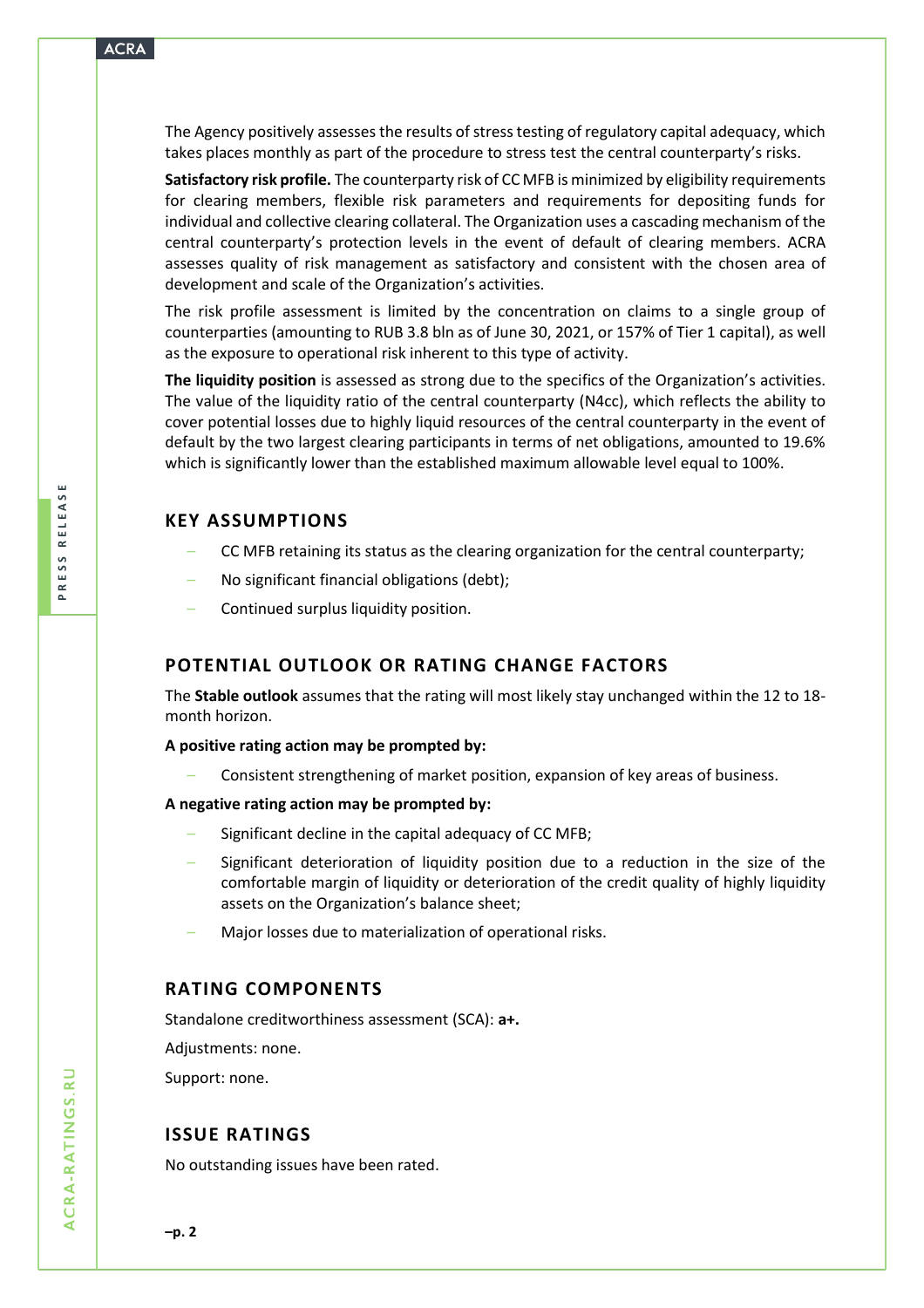## **REGULATORY DISCLOSURE**

The credit rating was assigned under the national scale for the Russian Federation based on the [Methodology for Credit Ratings Assignment to Banks and Bank Groups under the National Scale](https://acra-ratings.ru/criteria/382/?lang=en)  [for the Russian Federation](https://acra-ratings.ru/criteria/382/?lang=en) and the Key Concepts Used by the Analytical Credit Rating Agency [within the Scope of Its Rating Activities.](https://acra-ratings.ru/criteria/80/?lang=en)

A credit rating has been assigned to CC «Clearing Centre MFB» (JSC) for the first time. The credit rating and its outlook are expected to be revised within one year following the publication date of this press release.

The credit rating was assigned based on data provided by CC «Clearing Centre MFB» (JSC), information from publicly available sources, and ACRA's own databases. The rating analysis was performed using the IFRS financial statements of CC «Clearing Centre MFB» (JSC) and the financial statements of CC «Clearing Centre MFB» (JSC) drawn up in compliance with Bank of Russia Ordinance No. 4927-U dated October 8, 2018. The credit rating is solicited, and CC «Clearing Centre MFB» (JSC) participated in its assignment.

In assigning the credit rating, ACRA used only information, the quality and reliability of which was, in ACRA's opinion, appropriate and sufficient to apply the methodologies.

ACRA provided no additional services to CC «Clearing Centre MFB» (JSC). No conflicts of interest were discovered in the course of credit rating assignment.

**P R E S S R E L E A S E**

PRESS RELEASE